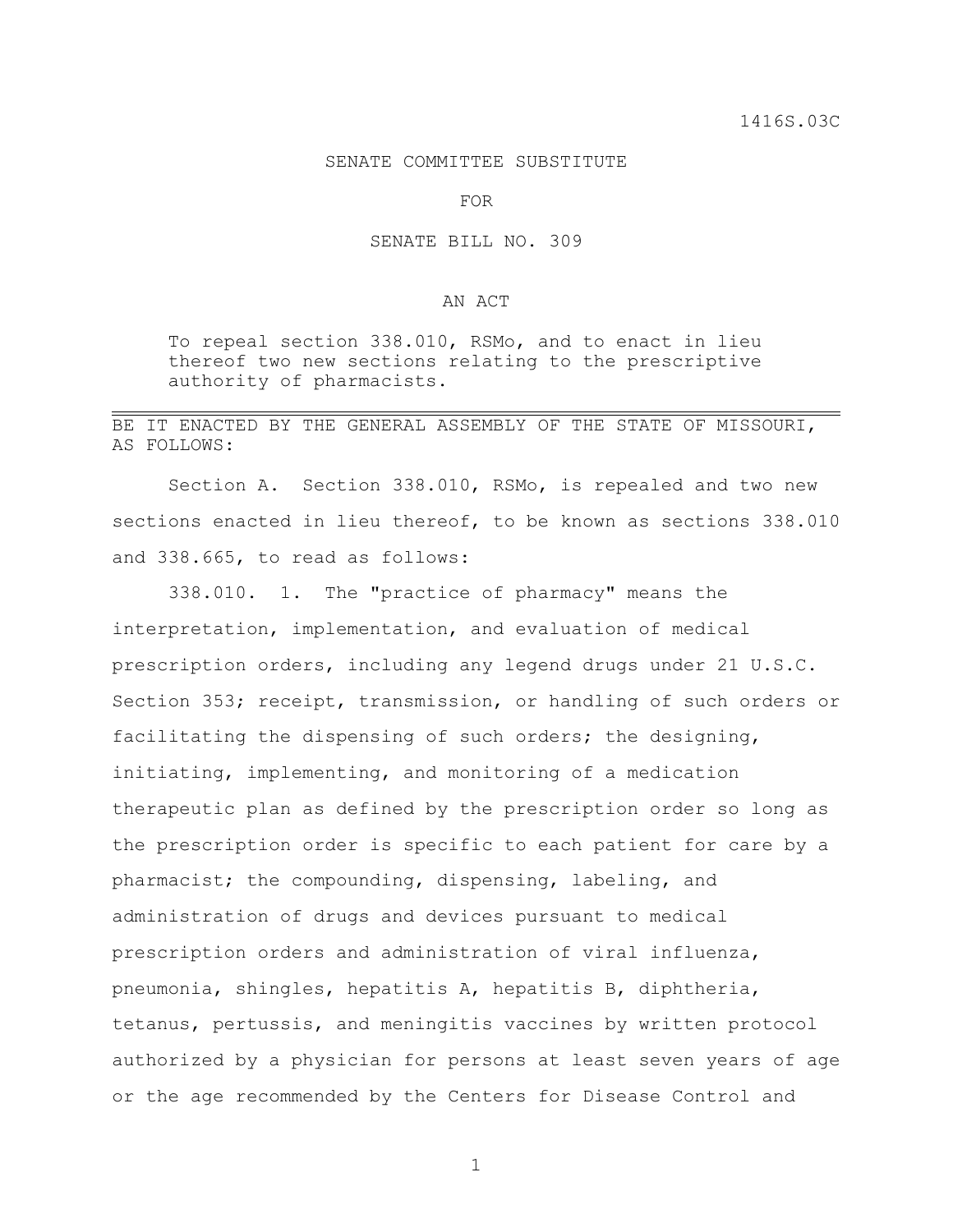Prevention, whichever is higher, or the administration of pneumonia, shingles, hepatitis A, hepatitis B, diphtheria, tetanus, pertussis, meningitis, and viral influenza vaccines by written protocol authorized by a physician for a specific patient as authorized by rule; the participation in drug selection according to state law and participation in drug utilization reviews; the proper and safe storage of drugs and devices and the maintenance of proper records thereof; consultation with patients and other health care practitioners, and veterinarians and their clients about legend drugs, about the safe and effective use of drugs and devices; the prescribing and dispensing of any nicotine replacement therapy product under section 338.665; and the offering or performing of those acts, services, operations, or transactions necessary in the conduct, operation, management and control of a pharmacy. No person shall engage in the practice of pharmacy unless he or she is licensed under the provisions of this chapter. This chapter shall not be construed to prohibit the use of auxiliary personnel under the direct supervision of a pharmacist from assisting the pharmacist in any of his or her duties. This assistance in no way is intended to relieve the pharmacist from his or her responsibilities for compliance with this chapter and he or she will be responsible for the actions of the auxiliary personnel acting in his or her assistance. This chapter shall also not be construed to prohibit or interfere with any legally registered practitioner of medicine, dentistry, or podiatry, or veterinary medicine only for use in animals, or the practice of optometry in accordance with and as provided in sections 195.070 and 336.220 in the compounding, administering,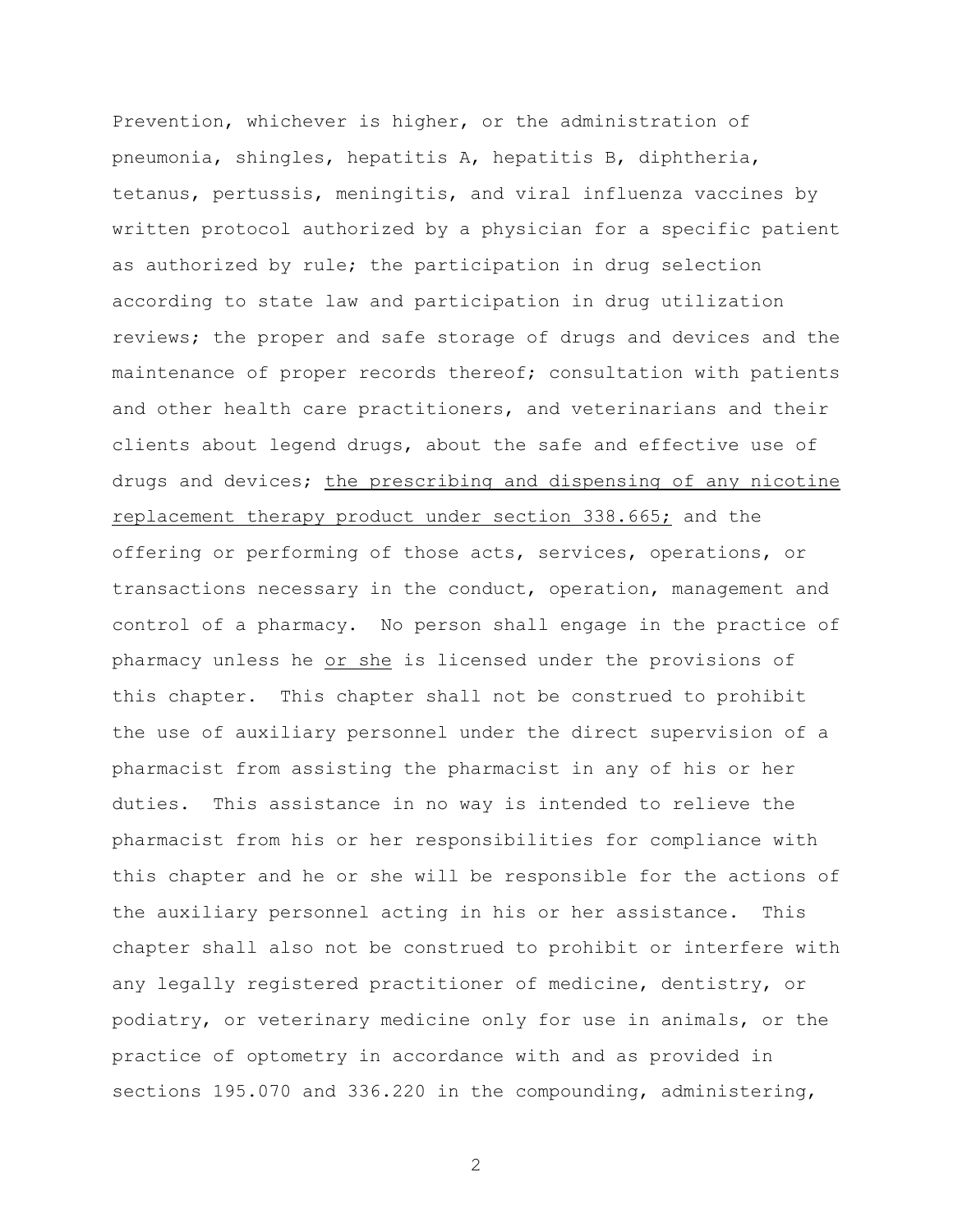prescribing, or dispensing of his or her own prescriptions.

2. Any pharmacist who accepts a prescription order for a medication therapeutic plan shall have a written protocol from the physician who refers the patient for medication therapy services. The written protocol and the prescription order for a medication therapeutic plan shall come from the physician only, and shall not come from a nurse engaged in a collaborative practice arrangement under section 334.104, or from a physician assistant engaged in a supervision agreement under section 334.735.

3. Nothing in this section shall be construed as to prevent any person, firm or corporation from owning a pharmacy regulated by sections 338.210 to 338.315, provided that a licensed pharmacist is in charge of such pharmacy.

4. Nothing in this section shall be construed to apply to or interfere with the sale of nonprescription drugs and the ordinary household remedies and such drugs or medicines as are normally sold by those engaged in the sale of general merchandise.

5. No health carrier as defined in chapter 376 shall require any physician with which they contract to enter into a written protocol with a pharmacist for medication therapeutic services.

6. This section shall not be construed to allow a pharmacist to diagnose or independently prescribe pharmaceuticals.

7. The state board of registration for the healing arts, under section 334.125, and the state board of pharmacy, under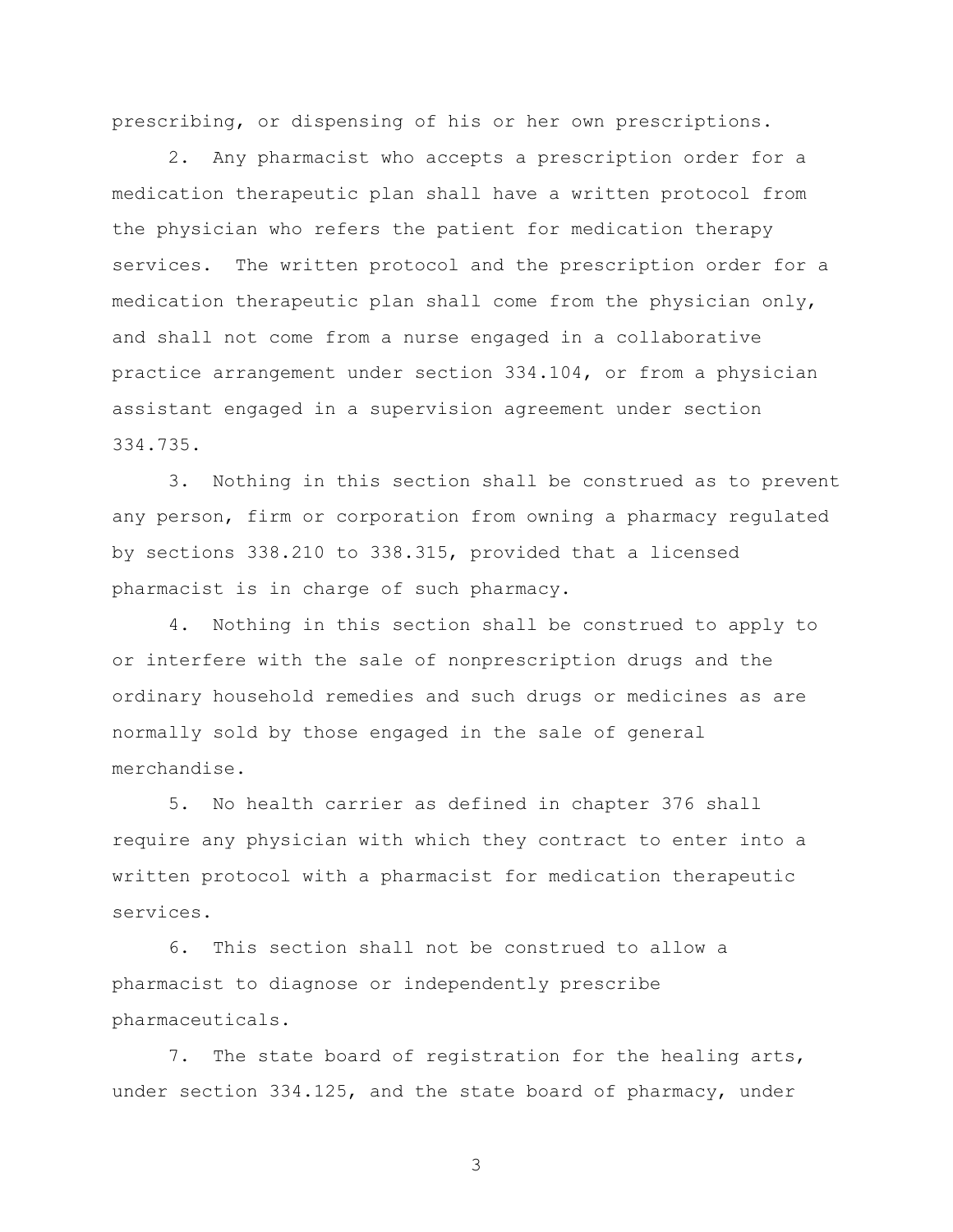section 338.140, shall jointly promulgate rules regulating the use of protocols for prescription orders for medication therapy services and administration of viral influenza vaccines. Such rules shall require protocols to include provisions allowing for timely communication between the pharmacist and the referring physician, and any other patient protection provisions deemed appropriate by both boards. In order to take effect, such rules shall be approved by a majority vote of a quorum of each board. Neither board shall separately promulgate rules regulating the use of protocols for prescription orders for medication therapy services and administration of viral influenza vaccines. Any rule or portion of a rule, as that term is defined in section 536.010, that is created under the authority delegated in this section shall become effective only if it complies with and is subject to all of the provisions of chapter 536 and, if applicable, section 536.028. This section and chapter 536 are nonseverable and if any of the powers vested with the general assembly pursuant to chapter 536 to review, to delay the effective date, or to disapprove and annul a rule are subsequently held unconstitutional, then the grant of rulemaking authority and any rule proposed or adopted after August 28, 2007, shall be invalid and void.

8. The state board of pharmacy may grant a certificate of medication therapeutic plan authority to a licensed pharmacist who submits proof of successful completion of a board-approved course of academic clinical study beyond a bachelor of science in pharmacy, including but not limited to clinical assessment skills, from a nationally accredited college or university, or a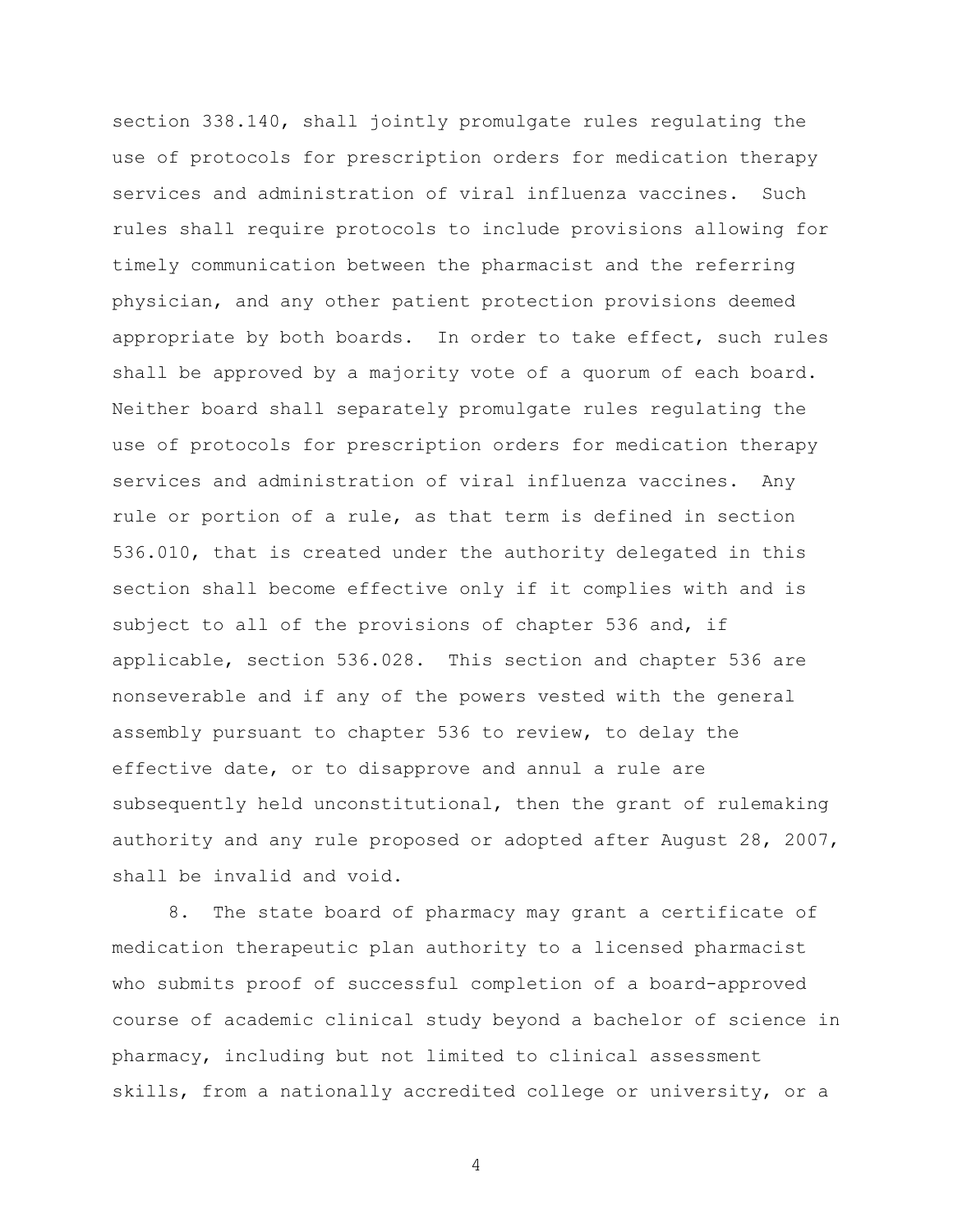certification of equivalence issued by a nationally recognized professional organization and approved by the board of pharmacy.

9. Any pharmacist who has received a certificate of medication therapeutic plan authority may engage in the designing, initiating, implementing, and monitoring of a medication therapeutic plan as defined by a prescription order from a physician that is specific to each patient for care by a pharmacist.

10. Nothing in this section shall be construed to allow a pharmacist to make a therapeutic substitution of a pharmaceutical prescribed by a physician unless authorized by the written protocol or the physician's prescription order.

11. "Veterinarian", "doctor of veterinary medicine", "practitioner of veterinary medicine", "DVM", "VMD", "BVSe", "BVMS", "BSe (Vet Science)", "VMB", "MRCVS", or an equivalent title means a person who has received a doctor's degree in veterinary medicine from an accredited school of veterinary medicine or holds an Educational Commission for Foreign Veterinary Graduates (EDFVG) certificate issued by the American Veterinary Medical Association (AVMA).

12. In addition to other requirements established by the joint promulgation of rules by the board of pharmacy and the state board of registration for the healing arts:

(1) A pharmacist shall administer vaccines by protocol in accordance with treatment guidelines established by the Centers for Disease Control and Prevention (CDC);

(2) A pharmacist who is administering a vaccine shall request a patient to remain in the pharmacy a safe amount of time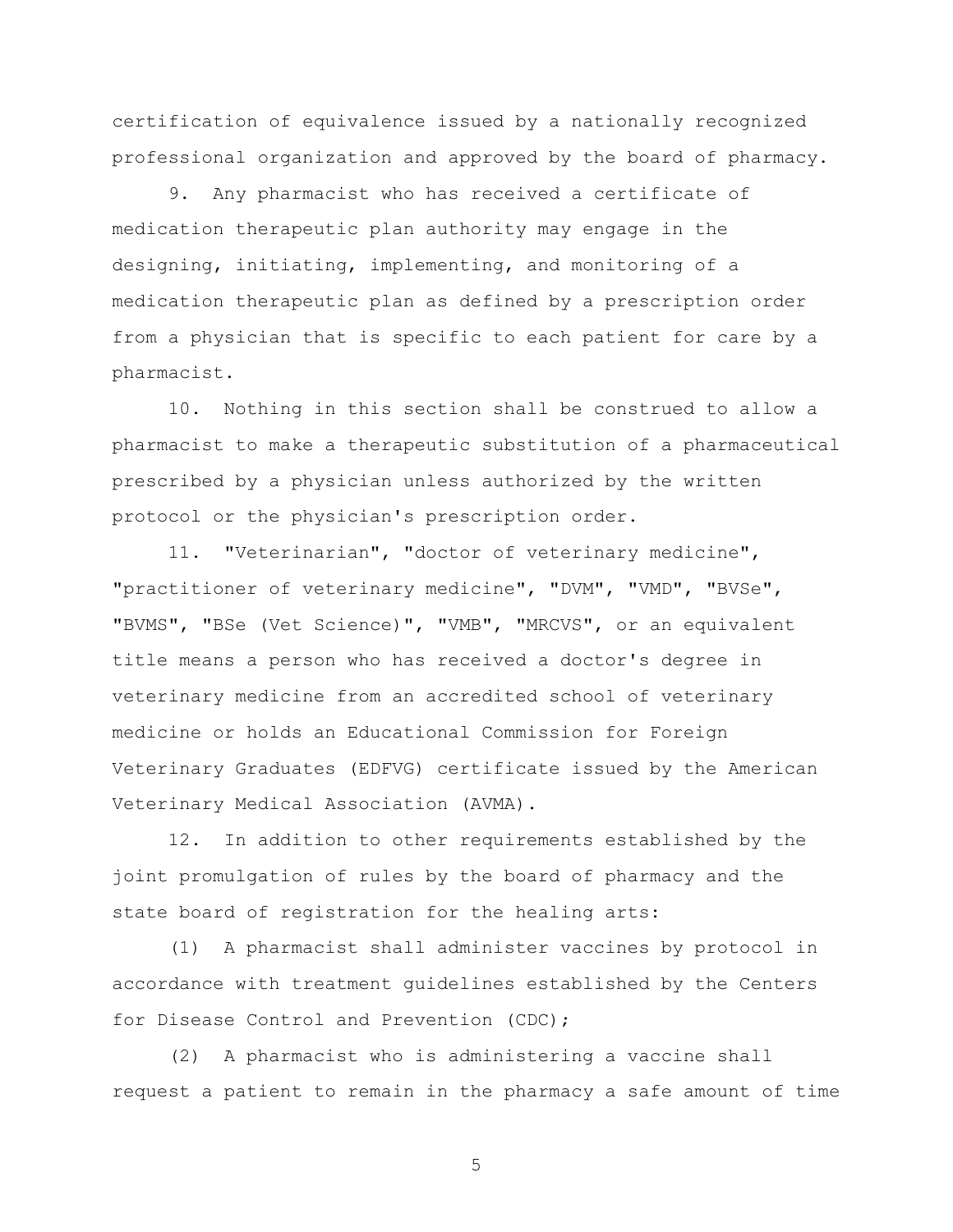after administering the vaccine to observe any adverse reactions. Such pharmacist shall have adopted emergency treatment protocols;

(3) In addition to other requirements by the board, a pharmacist shall receive additional training as required by the board and evidenced by receiving a certificate from the board upon completion, and shall display the certification in his or her pharmacy where vaccines are delivered.

13. A pharmacist shall inform the patient that the administration of the vaccine will be entered into the ShowMeVax system, as administered by the department of health and senior services. The patient shall attest to the inclusion of such information in the system by signing a form provided by the pharmacist. If the patient indicates that he or she does not want such information entered into the ShowMeVax system, the pharmacist shall provide a written report within fourteen days of administration of a vaccine to the patient's primary health care provider, if provided by the patient, containing:

- (1) The identity of the patient;
- (2) The identity of the vaccine or vaccines administered;
- (3) The route of administration;
- (4) The anatomic site of the administration;
- (5) The dose administered; and
- (6) The date of administration.

338.665. 1. For the purposes of this chapter, "nicotine replacement therapy product" means any drug or product, regardless of whether it is available over-the-counter, that delivers small doses of nicotine to a person and that is approved by the federal Food and Drug Administration for the sole purpose